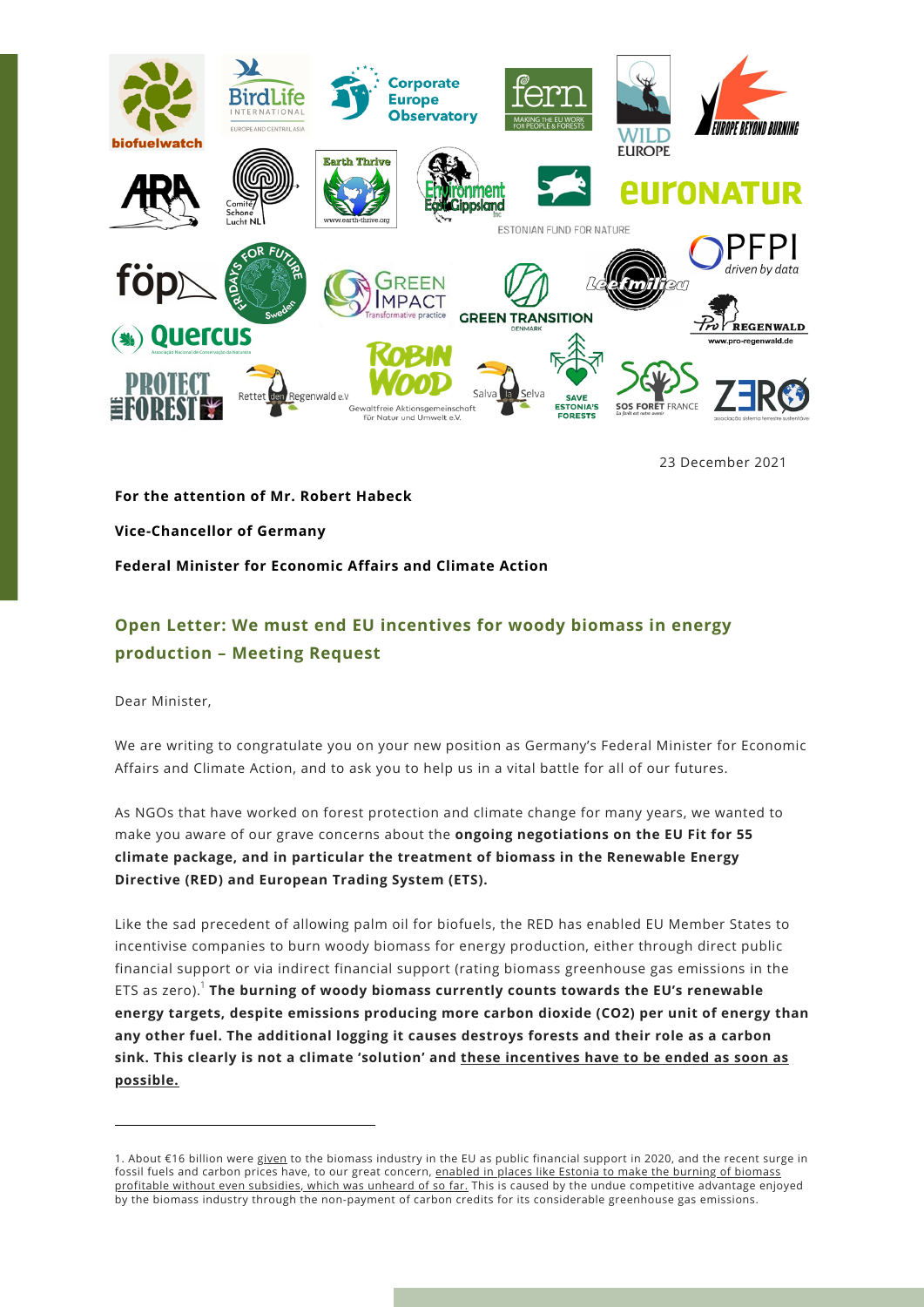This policy stemmed from the sensible desire to replace fossil fuels. But the replacement, in the case of woody biomass, has turned out to be even worse, given the limited timescale that we have to avoid the worst impacts of the climate crisis. RED and ETS incentives have enabled the artificial and monumental growth of a biomass industry whose activities are now [destroying](https://www.nature.com/articles/s41467-018-06175-4) forests - and harming the communities that depend on them - in [Europe](https://elfond.ee/biomassreport) and all over the [world.](https://edition.cnn.com/interactive/2021/07/us/american-south-biomass-energy-invs/)

The current EU approach to qualifying biomass as "climate neutral" is based on two assumptions: first that forests will regrow and recapture all the emissions caused by their logging and burning, and second that they recapture the emissions instantly.

The first is partly wrong (individual trees can be replanted, but not forests – 30% of cumulative global CO2 emissions [come](https://robbieandrew.github.io/GCB2021/thumb/s84_2021_Cumulative_by_source.png) from past land use changes), and requires a leap of faith in view of the impacts climate change is already having on forests – not to mention the replacement of diverse forests with monoculture tree plantations which are considerably [inferior](https://www.nature.com/articles/d41586-019-01026-8) at capturing and storing carbon. It is also a disaster for biodiversity. $^2$ 

The second is entirely wrong: it will take decades to centuries for forests to re-capture additional emissions from forest burning, time we do not have if the EU is to achieve its 2030 and 2050 climate goals.

The concerns we are raising are based on scientific facts, not assumptions. Even the European Commission's Joint Research Centre found, in its latest [report,](https://publications.jrc.ec.europa.eu/repository/handle/JRC122719) that nearly all forest biomass burnt in the EU is harmful to the climate, to biodiversity, or both.

Rapidly increasing the role of renewable energy in our energy mix by 2030 is paramount to holding global average temperature rises to below 1.5 degrees. But if the EU's renewable energy policy continues to [destroy](https://www.nature.com/articles/s41467-018-06175-4) the world's forests, it will achieve the opposite of its aim. As five hundred scientists recently put it in a letter to world leaders, "we urge you not to [undermine](https://www.dropbox.com/s/hdmmcnd0d1d2lq5/Scientist%20Letter%20to%20Biden%2C%20von%20der%20Leyen%2C%20Michel%2C%20Suga%20%26%20Moon%20%20Re.%20Forest%20Biomass%20%28February%2011%2C%202021%29.pdf?dl=0) both climate goals and the world's biodiversity by shifting from burning fossil fuels to burning trees to generate energy".

It is also worth mentioning that biomass is a major and [disproportionate](https://www.fern.org/fileadmin/uploads/fern/Documents/Covered%20in%20smoke.pdf) source of air pollution, causing a large number of avoidable deaths despite its modest contribution to energy production.

The ongoing reviews of the RED and of the ETS must fundamentally alter the way bioenergy is treated: forest biomass must be excluded from the RED's list of eligible fuels, and the biomass industry must start paying for its real greenhouse gas emissions.

There is currently a danger that the discussion in the EU Council will be dominated by Sweden and Finland who are lobbying on behalf of their industrial forestry interests for a further increase in wood burning for energy. It is crucial that the German government works with others to form a progressive alliance to protect forests and the climate.

We would be very eager to discuss these matters in a meeting with you, at your earliest convenience.

<sup>2.</sup> European forests are already **absorbing 15 % less carbon than they were in 2005.** This is set to continue unless policy changes. The current sustainability criteria for forest biomass in the RED do [nothing](https://www.fern.org/fileadmin/uploads/fern/Documents/2021/Unsustainable_and_ineffective_EU_Forest_Biomass_Standards.pdf) to stop even the worst cases of biomass burning in Europe. They allow [natural](https://www.canopee-asso.org/biosyl/) forests to be clear cut in France and ground down into pellets, only to be replanted with monoculture pine trees. They allow old growth forests on Indigenous Saami land to be cleared on a very large scale (just take a look at the scars on the [earth](https://www.theguardian.com/environment/gallery/2021/apr/16/forests-felling-swedens-ancient-trees-biodiversity-sami-environment#img-12) left by clear cutting). They allow [precious](https://elfond.ee/natura-report) forests in Estonia, natural pine forests in Portugal, and many other forests in [Europe](https://www.stand.earth/publication/forest-conservation/forests-and-wood-pellets/risk-map-primary-forest-and-threatened) to be turned into [bioenergy,](https://zero.ong/zero-apela-a-suspensao-da-atividade-da-central-de-biomassa-do-fundao/) just to name a few of the cases. All of this destruction is happening in the name of renewable energy production, and is considered legal.